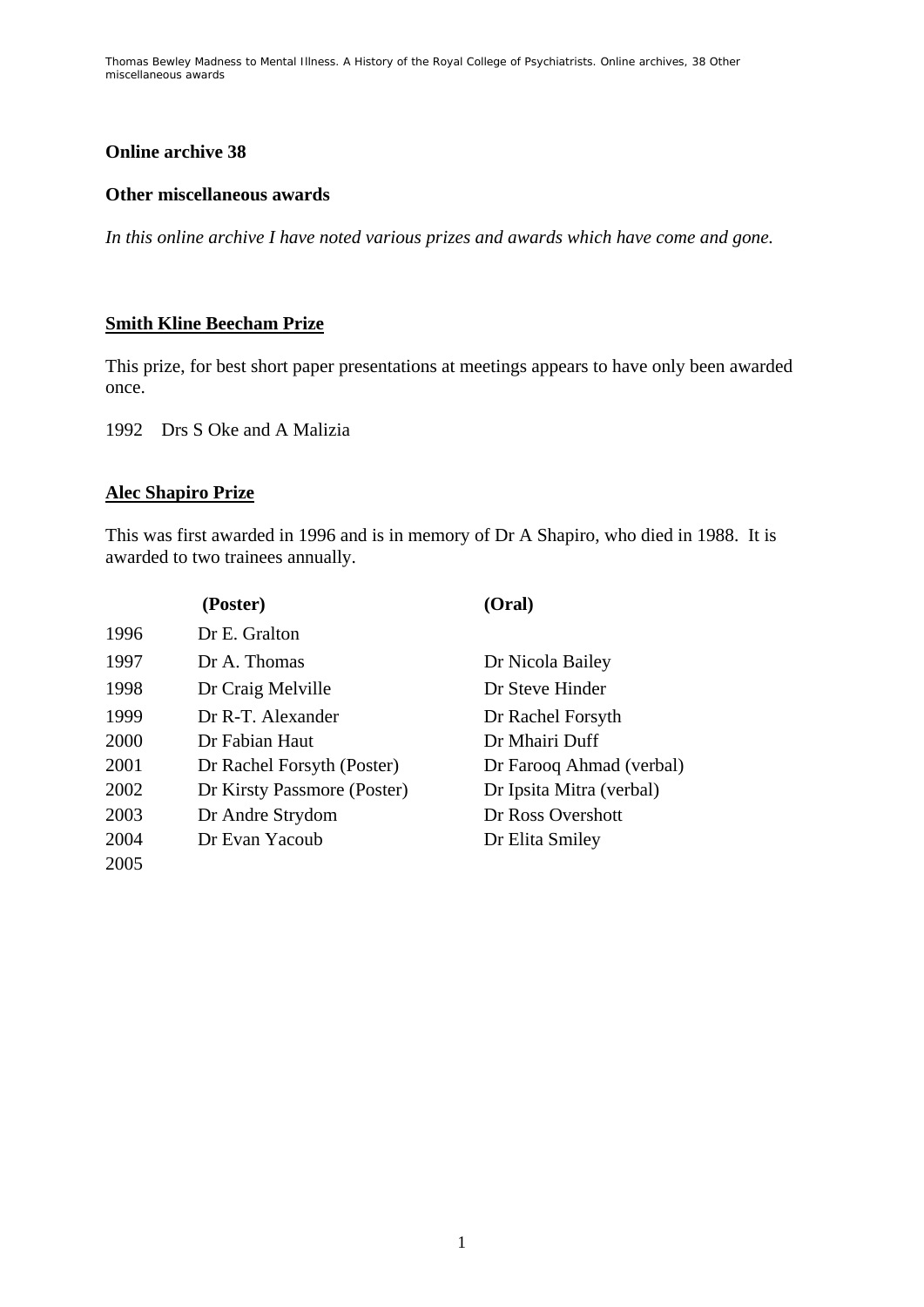Thomas Bewley *Madness to Mental Illness. A History of the Royal College of Psychiatrists*. Online archives, 38 *Other miscellaneous awards*

## **Margaret Davenport Prize**

Margaret Davenport was an expert in child abuse and child sexual abuse, whose family made a bequest to the Child and Adolescent Psychiatry Faculty for a prize in her memory. Its aim was to encourage quality in trainee presentations.

1998 Dr J. Morrell 1999 Not awarded 2000 Dr R. Smyth 2001 Dr T. Ford 2002 Dr J. Oliver

#### **Standish-Barry Prize**

Dr Standish-Barry made a bequest to the Irish Division for a prize for the best results by an Irish graduate (including Northern Ireland) in the MRCPsych examination Part II examination. It was established in 1998.

| 1999 | Dr John Brady                                         |
|------|-------------------------------------------------------|
| 2000 | Dr Brendan Kelly & Dr Eileen McNamara (Joint winners) |
| 2001 | Not awarded                                           |
| 2002 | Dr Sheila Tighe                                       |
| 2003 |                                                       |
| 2004 | Dr Anne M. Feeley                                     |

#### **Scottish Division Research Prize**

A prize open to all psychiatrists under 40 working in Scotland and first awarded in 2001

2001 Dr A Carson 2002 Dr A. Hull

#### **McHarg Essay Prize**

Scottish Division prize awarded annually for the best essay by a psychiatric trainee in Scotland.

2001 Dr Robby Steel 2002 2003 Dr Dinah Bennett 2004 Not awarded. Prize discontinued.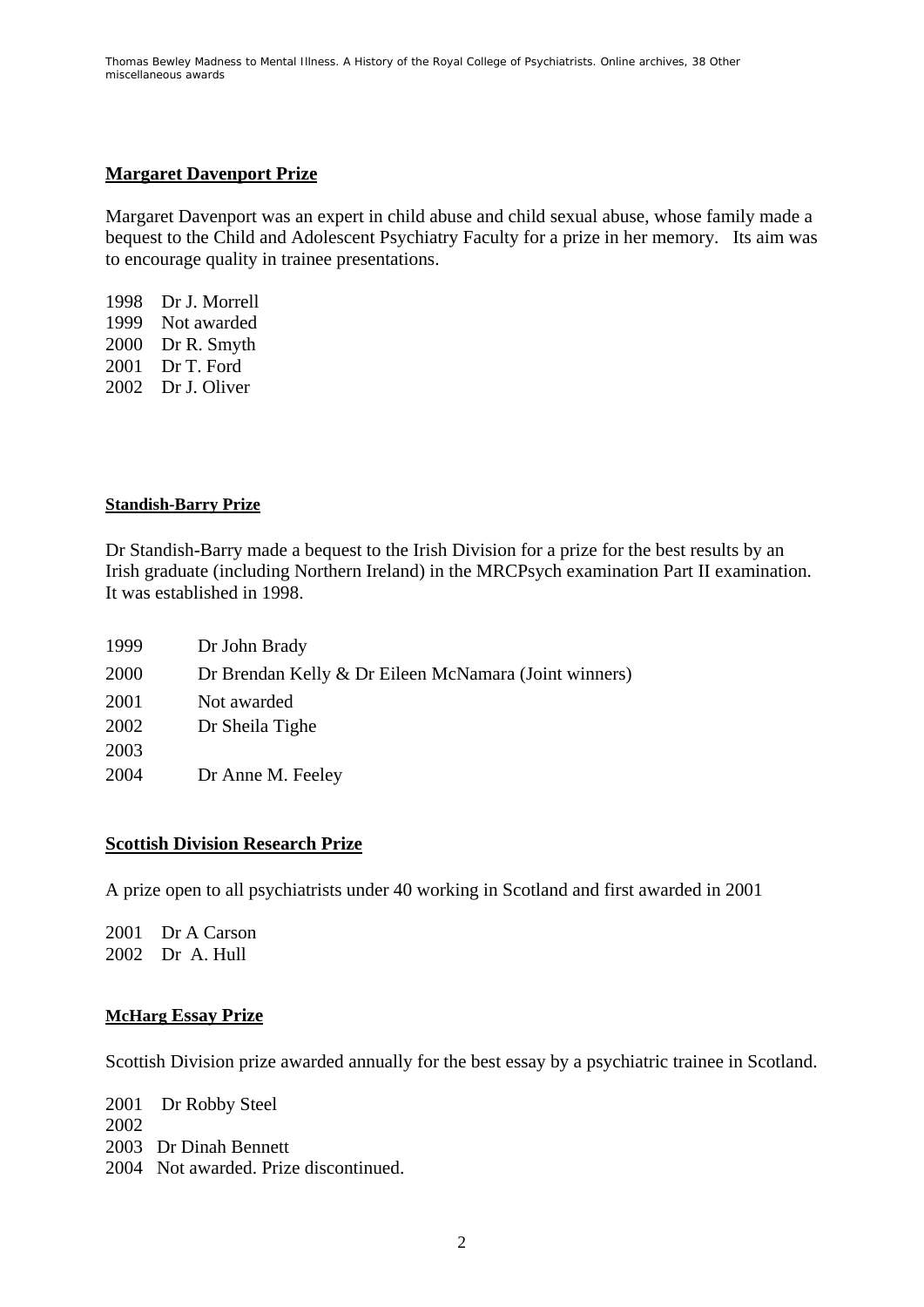# **Mohsen Naguib Prize (Annual Old Age Psychiatry Prize)**

Originally established by the Faculty of Old Age Psychiatry in 1993 and formally established by the College in 1998 in memory of Dr Mohsen Naguib and awarded for the best short paper by a trainee in Old Age Psychiatry.

- 2001 Dr A Denihan
- 2002 Dr I Popescu
- 2003 Dr Pam Stevenson
- 2004 Dr Aisling Denihan
- 2005 Dr Elizabeth Starren

# **Douglas Bennet Prize**

Established in 2002

- 2002 Dr Theresa Tattan
- 2003 DrPaul Blenkiron
- 2004 Dr Helen Killaspy/Dr Peter Lepping

## **Best Poster Presentation at the Faculty Annual Meeting (annual)**

| Year | <b>Name</b>             |
|------|-------------------------|
| 2002 | First year of prize.    |
| 2003 | Dr Gill Pinner          |
|      | Dr Walter Pierre Bouman |
| 2004 | Dr Ross Overshott       |
| 2002 | first year of prize     |

## **Irish Division Prize**

# **The Spike Milligan Trophy and Prize (annual)**

| Year | <b>Name</b>                   |
|------|-------------------------------|
| 2002 | First year of prize.          |
| 2003 |                               |
| 2004 | <b>Trinity College Dublin</b> |
| 2005 |                               |